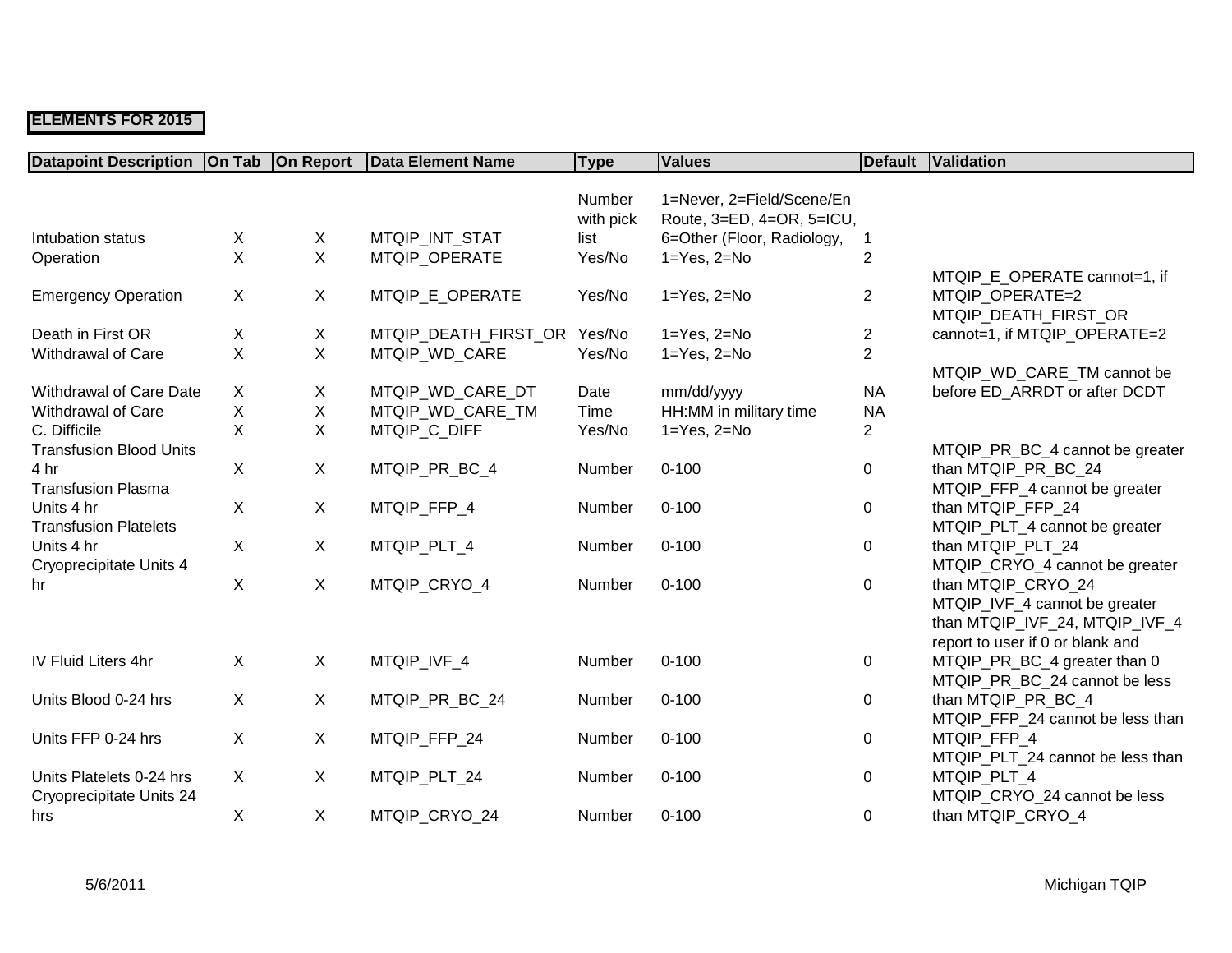## **ELEMENTS FOR 2015**

| IV Fluid Liters 24hr        | X       | X           | MTQIP_IVF_24       | Number    | $0 - 100$                   | $\mathbf 0$    |
|-----------------------------|---------|-------------|--------------------|-----------|-----------------------------|----------------|
| <b>Tranexamic Acid</b>      |         |             |                    |           |                             |                |
| (Amicar)                    | X       | X           | MTQIP_TXA          | Yes/No    | $1 = Yes$ , $2 = No$        | $\overline{2}$ |
| <b>Tranexamic Acid Date</b> | X       | X           | MTQIP_TXA_DT       | Date      | mm/dd/yyyy                  | <b>NA</b>      |
| <b>Tranexamic Acid Time</b> | X       | X           | MTQIP_TXA_TM       | Time      | HH:MM in military time      | <b>NA</b>      |
| <b>Highest GCS Total</b>    | X       | $\mathsf X$ | MTQIP_TBI_GCS_H    | Number    | $3 - 15$                    | <b>NA</b>      |
| <b>GCS Motor Component</b>  | X       | X           | MTQIP TBI GCS MR   | Number    | $1-6$                       | <b>NA</b>      |
|                             |         |             |                    |           | L=Legitimate, E=Obstruction |                |
| <b>GCS Assessment</b>       |         |             |                    |           | to eye, S=Sedated,          |                |
| Qualifier Component of      |         |             |                    | Code with | T=Intubated, TP=Intubated   |                |
| <b>Highest GCS Total</b>    | X       | X           | MTQIP_TBI_GCS_Q    | pick list | and chemically paralyzed    | <b>NA</b>      |
|                             |         |             |                    |           | 1=Intraventricular          |                |
|                             |         |             |                    |           | monitor/catheter,           |                |
|                             |         |             |                    | Number    | 2=Intraparenchymal          |                |
|                             |         |             |                    | with pick | pressure monitor,           |                |
| <b>Cerebral Monitor 1</b>   | X       | X           | MTQIP_TBI_CMON1    | list      | 3=Parenchymal oxygen        | <b>NA</b>      |
| Cerebral Monitor 1 Date     | $\sf X$ | Χ           | MTQIP TBI CMON1 DT | Date      | mm/dd/yyyy                  | <b>NA</b>      |
| Cerebral Monitor 1 Time     | X       | X           | MTQIP_TBI_CMON1_TM | Time      | HH:MM in military time      | <b>NA</b>      |
|                             |         |             |                    |           | 1=Intraventricular          |                |
|                             |         |             |                    |           | monitor/catheter,           |                |
|                             |         |             |                    | Number    | 2=Intraparenchymal          |                |
|                             |         |             |                    | with pick | pressure monitor,           |                |
| <b>Cerebral Monitor 2</b>   | X       | X           | MTQIP_TBI_CMON2    | list      | 3=Parenchymal oxygen        | <b>NA</b>      |
| Cerebral Monitor 2 Date     | X       | X           | MTQIP_TBI_CMON2_DT | Date      | mm/dd/yyyy                  | <b>NA</b>      |
| Cerebral Monitor 2 Time     | X       | X           | MTQIP_TBI_CMON2_TM | Time      | HH:MM in military time      | <b>NA</b>      |
|                             |         |             |                    |           | 1=Intraventricular          |                |
|                             |         |             |                    |           | monitor/catheter,           |                |
|                             |         |             |                    | Number    | 2=Intraparenchymal          |                |
|                             |         |             |                    | with pick | pressure monitor,           |                |
| <b>Cerebral Monitor 3</b>   | X       | X           | MTQIP_TBI_CMON3    | list      | 3=Parenchymal oxygen        | <b>NA</b>      |
| Cerebral Monitor 3 Date     | X       | X           | MTQIP_TBI_CMON3_DT | Date      | mm/dd/yyyy                  | <b>NA</b>      |
|                             |         |             |                    |           |                             |                |

MTQIP\_IVF\_24 cannot be less than MTQIP\_IVF\_4, MTQIP\_IVF\_24 report to user if 0 or blank and MTQIP\_PR\_BC\_4 greater than 0 MTQIP\_TXA cannot be 2, if MTQIP\_TXA\_DT or MTQIP\_TXA\_TM populated by value MTQIP\_TXA\_DT cannot be before ED\_ARRDT or after DCDT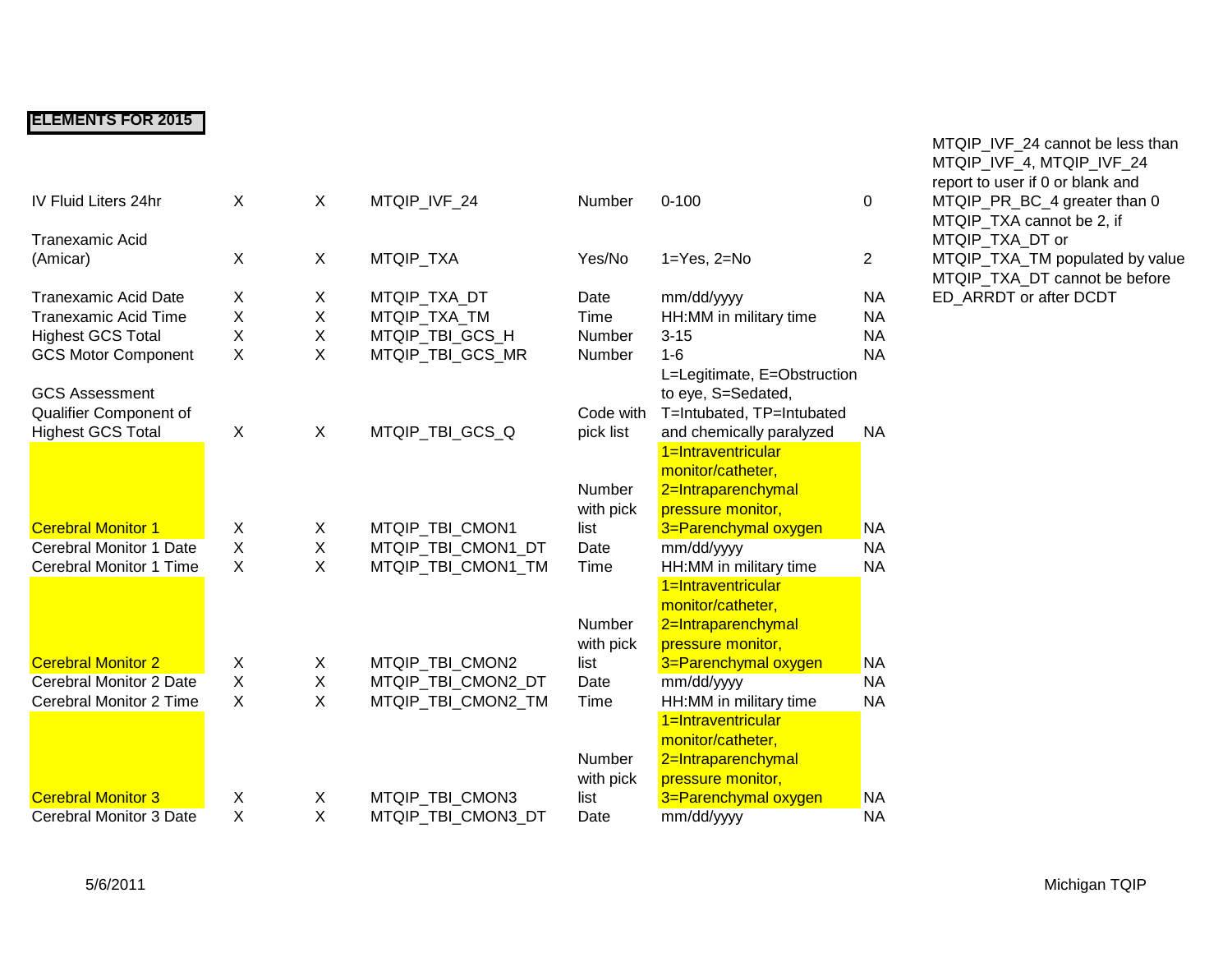| <b>ELEMENTS FOR 2015</b>        |             |   |                     |           |                           |                         |                                 |
|---------------------------------|-------------|---|---------------------|-----------|---------------------------|-------------------------|---------------------------------|
| <b>Cerebral Monitor 3 Time</b>  | X           | X | MTQIP_TBI_CMON3_TM  | Time      | HH:MM in military time    | <b>NA</b>               |                                 |
| Reason Cerebral                 | X           | Χ | MTQIP_TBI_CWITH     | Number    | See below                 | $\pmb{0}$               |                                 |
| <b>TBI Beta Blocker</b>         | X           | X | MTQIP_TBI_BETA      | Yes/No    | $1 = Yes, 2 = No$         | $\overline{c}$          |                                 |
| <b>VTE Propyhlaxis Type</b>     | X           | X | MTQIP_VTE_PROP_TYPE | Number    | See below                 | 0                       |                                 |
|                                 |             |   |                     |           |                           |                         | MTQIP_VTE_PROP_DT cannot be     |
| <b>VTE Propyhlaxis Date</b>     | X           | X | MTQIP_VTE_PROP_DT   | Date      | mm/dd/yyyy                | <b>NA</b>               | before ED_ARRDT or after DCDT   |
| VTE Prophylaxis Time            | X           | Χ | MTQIP_VTE_PROP_TM   | Time      | HH:MM in military time    | <b>NA</b>               |                                 |
| Lowest ED SBP                   | X           | X | MTQIP_L_ED_SBP      | Number    | $0 - 200$                 | <b>NA</b>               |                                 |
|                                 |             |   |                     | Number    | 1=None, 2=Angiogram only, |                         |                                 |
| Angiography                     | X           | X | MTQIP_ANGIO         | with pick | 3=Angiogram with          |                         |                                 |
| <b>Embolization Site Liver</b>  | X           | Χ | MTQIP_EMB_SITE_L    | Yes/No    | $1 = Yes, 2 = No$         | 2                       |                                 |
| <b>Embolization Site</b>        | X           | X | MTQIP_EMB_SITE_S    | Yes/No    | $1 = Yes, 2 = No$         | $\overline{\mathbf{c}}$ |                                 |
| <b>Embolization Site</b>        | Χ           | Χ | MTQIP_EMB_SITE_K    | Yes/No    | $1 = Yes, 2 = No$         | $\overline{\mathbf{c}}$ |                                 |
| <b>Embolization Site Pelvic</b> | Χ           | Χ | MTQIP_EMB_SITE_P    | Yes/No    | $1 = Yes, 2 = No$         | $\overline{\mathbf{c}}$ |                                 |
| <b>Embolization Site</b>        | Χ           | Χ | MTQIP_EMB_SITE_R    | Yes/No    | $1 = Yes, 2 = No$         | $\overline{\mathbf{c}}$ |                                 |
| <b>Embolization Site</b>        | Χ           | Χ | MTQIP_EMB_SITE_NE   | Yes/No    | $1 = Yes, 2 = No$         | $\overline{\mathbf{c}}$ |                                 |
| <b>Embolization Site Aorta</b>  | Χ           | X | MTQIP_EMB_SITE_A    | Yes/No    | $1 = Yes, 2 = No$         | 2                       |                                 |
| <b>Embolization Site Other</b>  | X           | X | MTQIP_EMB_SITE_O    | Yes/No    | $1 = Yes, 2 = No$         | $\overline{2}$          |                                 |
|                                 |             |   |                     |           |                           |                         | MTQIP_ANGIO_DT cannot be before |
| Angiography Date                | X           | X | MTQIP ANGIO DT      | Date      | mm/dd/yyyy                | <b>NA</b>               | ED ARRDT or after DCDT          |
| Angiography Time                | $\mathsf X$ | Χ | MTQIP ANGIO TM      | Time      | HH:MM in military time    | <b>NA</b>               |                                 |
| <b>Surgery for Hemorrhage</b>   | $\mathsf X$ | X | MTQIP_SURG_TYPE_L   | Yes/No    | $1 = Yes, 2 = No$         | $\overline{c}$          |                                 |
| <b>Surgery for Hemorrhage</b>   | $\mathsf X$ | Χ | MTQIP_SURG_TYPE_T   | Yes/No    | $1 = Yes, 2 = No$         | $\overline{\mathbf{c}}$ |                                 |
| Surgery for Hemorrhage          | X           | Χ | MTQIP_SURG_TYPE_S   | Yes/No    | $1 = Yes$ , $2 = No$      | $\overline{c}$          |                                 |
| Surgery for Hemorrhage          | X           | Χ | MTQIP_SURG_TYPE_E   | Yes/No    | $1 = Yes, 2 = No$         | $\overline{2}$          |                                 |
| <b>Surgery for Hemorrhage</b>   | $\mathsf X$ | X | MTQIP_SURG_TYPE_N   | Yes/No    | $1 = Yes, 2 = No$         | $\overline{2}$          |                                 |
| Surgery for Hemorrhage          | X           | Χ | MTQIP_SURG_TYPE_A   | Yes/No    | $1 = Yes, 2 = No$         | $\overline{2}$          |                                 |
| Surgery for Hemorrhage          |             |   |                     |           |                           |                         | MTQIP_SURG_DT cannot be before  |
| <b>Control Date</b>             | X           | X | MTQIP_SURG_DT       | Date      | mm/dd/yyyy                | <b>NA</b>               | ED ARRDT or after DCDT          |
| <b>Surgery for Hemorrhage</b>   | $\mathsf X$ | X | MTQIP_SURG_TM       | Time      | HH:MM in military time    | <b>NA</b>               |                                 |
| Rx Units Blood in ED or         |             | Χ | <b>EDPRBC</b>       | Number    | $0 - 100$                 | 0                       |                                 |
| Units Blood Total               |             | X | <b>PRBCTOT</b>      | Number    | $0 - 100$                 | 0                       |                                 |
| Units FFP Total                 |             | X | <b>FFPTOT</b>       | Number    | $0 - 100$                 | 0                       |                                 |
| <b>Units Platelets Total</b>    |             | Χ | <b>PLTTOT</b>       | Number    | $0 - 100$                 | 0                       |                                 |
| Factor 7a Total                 |             | X | F7TOT               | Number    | $0 - 10$                  | $\mathbf 0$             |                                 |
| <b>Acute Renal</b>              | X           | X |                     | Number    | $101$ = Acute Renal       | $\Omega$                |                                 |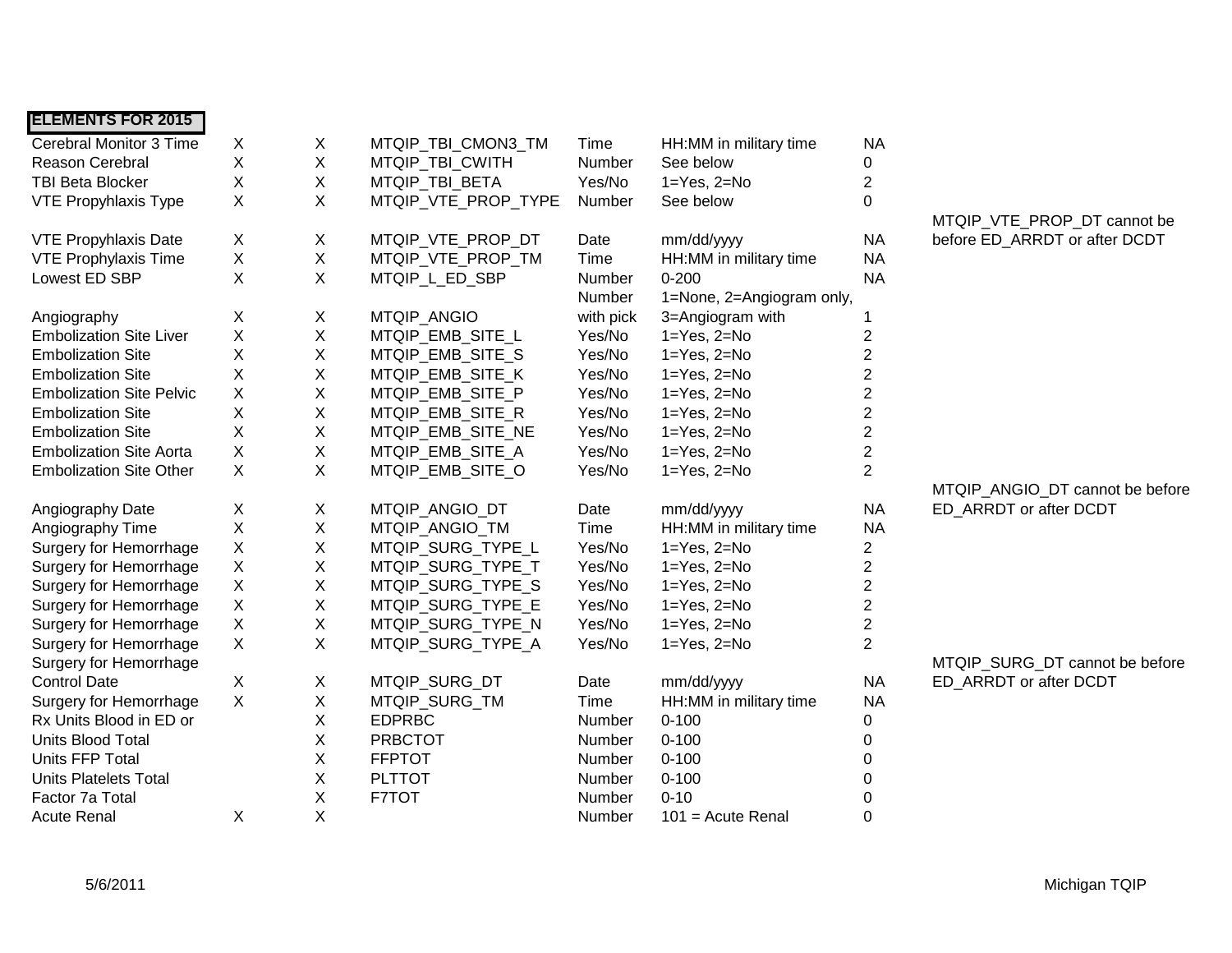| <b>ELEMENTS FOR 2015</b>                       |   |            |                |              |  |                                                                  |
|------------------------------------------------|---|------------|----------------|--------------|--|------------------------------------------------------------------|
| <b>Antibiotic Davs</b>                         | x | <u>x .</u> | MTQIP ABX DAYS | Number 0-720 |  |                                                                  |
| Non custom element<br>validation: complication |   |            |                |              |  | Complication location cannot be<br>empty for CPR as complication |

Reason Cerebral Monitor 0=Not Known/Not Recorded 1=Decision to withhold life sustaining measures 2=Death prior to correction of coagulopathy 3=Expected to improve within 8 hours due to effects 4=Operative evacuation with improvement post-op 5=No ICP because of 6=Attempt made, but unsuccessful due to 7=Neurosurgical discretion

VTE Propyhlaxis Type 0=Not Known/Not Recorded 1=Heparin 5=None 6=LMWH (Dalteparin, Enoxaparin, etc.) 7=Direct Thrombin Inhibitor (Dabigatran, etc.) 8=Oral Xa Inhibitor 9=Coumadin 10=Other

Embolization Site 1=Liver 2=Spleen